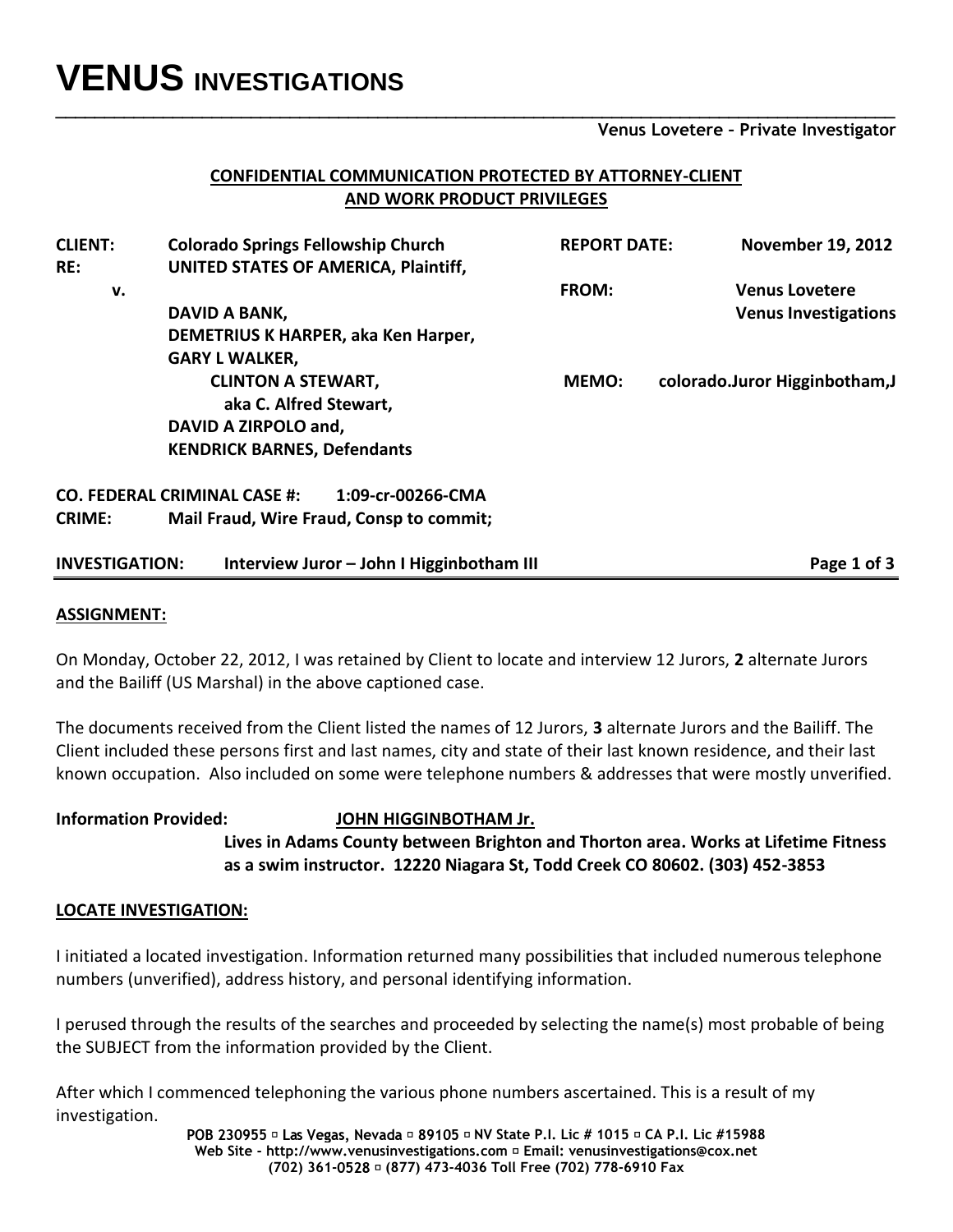#### **SATURDAY, NOVEMBER 17, 2012:**

On this day, Investigator, Venus Lovetere spoke with **Mr. John I Higginbotham III**, telephonically at his Colorado cellular number, (303) 843-81. I made him aware, who I was and why I was calling. He stated that he was a Juror in the above captioned case.

I attempted to interview Mr. Higginbotham regarding the jury verdict in this case to no avail. Mr. Higginbotham was unwilling to speak about the case. However, he made several comments as to why he would not speak with investigator, they are:

- He inquired as to my role in this case, what *'side'* I represented.

## *I explained that I did not 'represent'* **any side directly, but that I was hired by people whom are friendly with the defense and asked me to speak with the jurors to ascertain the process on how they reached their decision.**

- He said that he (the jurors) were told by the judge that no one should be contacting them (the jurors) from the defense. And that if anyone did call them (the Jurors) to call the attorney (Prosecutor). - He asked if 'this was legal?' Meaning my telephone call to him.

## *I told him that there was nothing illegal about me calling him and talking about the case . I asked him if he was aware of an Order from the Court barring the Jurors from talking to the Defense. He was not.*

- He stated that about 1 week after they (the jurors) reached their verdict (Oct 2011), that someone called him wanting to talk about the case. He stated that he had called the Prosecutor and told him that he had been contacted. Soon after, someone from the FBI called him and told him that the next time someone called him to get as much information from them as possible and then to let him know, 'that he would 'take care of it.'

*I asked him if he thought that it was strange for the FBI to call him. He agreed that it was strange but did not know why the FBI called him. Nor did he know what the FBI Agent meant when he said that 'he would take care of it.'* 

*When asked further why he thought he could not speak with the defense, he was insistent that both the Judge & Bailiff told him that "no one from the case should be calling them" (the jurors).*

*Though I reminded him that the trial and verdict ended over 1 year ago and what 'harm/trouble' would there be if he spoke to me, he did not know. However he, 'did not want to take a chance' by speaking with me..* 

*At this time I elected not to continue and thanked him for his time.*

Terminated.